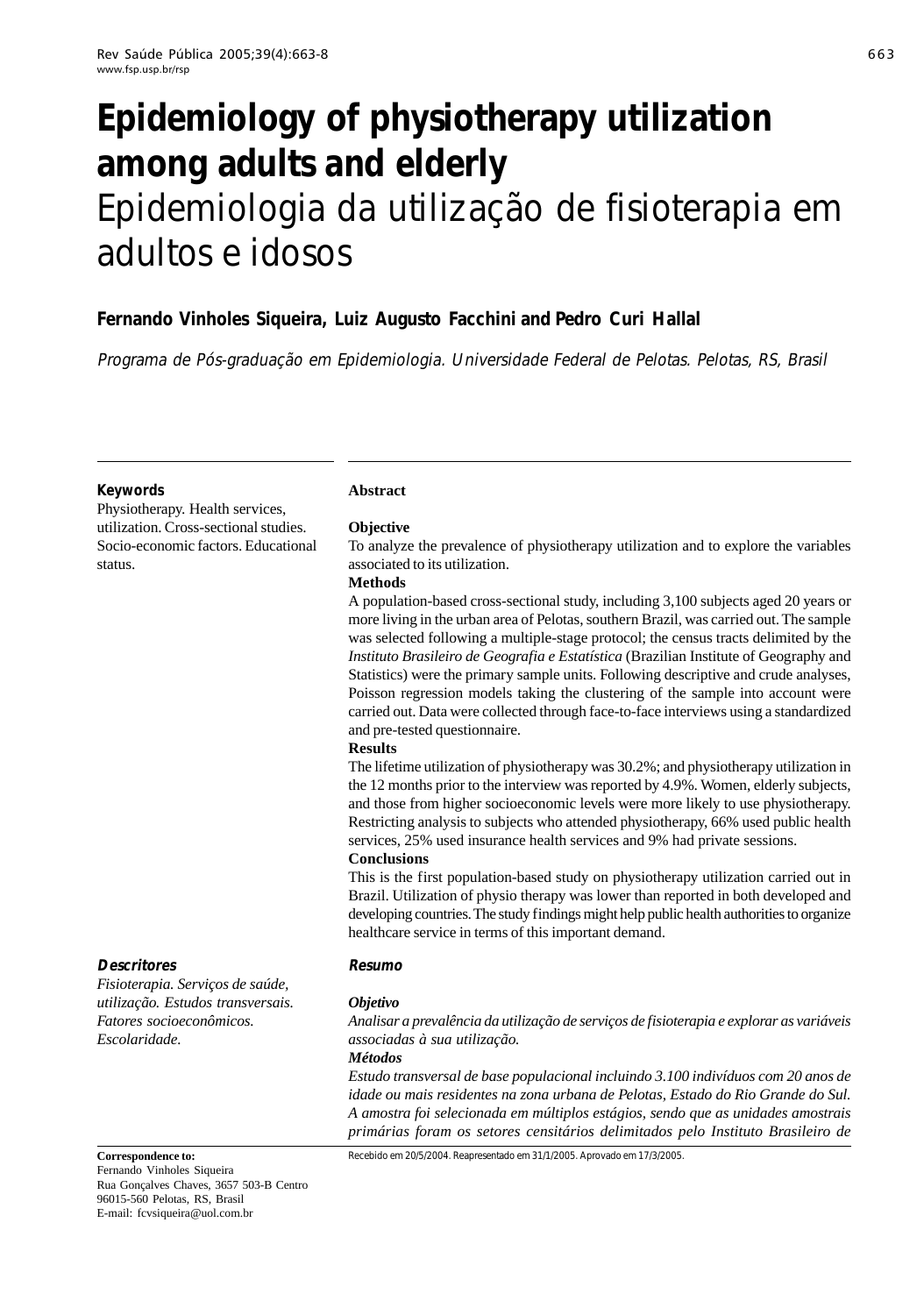*Geografia e Estatística. Após análises descritivas e brutas, modelos de regressão de Poisson foram utilizados, levando em consideração a estratégia amostral por conglomerados. Os dados foram coletados em entrevistas face-a-face usando questionário padronizado e pré-testado.*

#### *Resultados*

*A prevalência de utilização de fisioterapia na vida foi de 30,2%, sendo que 4,9% dos entrevistados usaram algum serviço de fisioterapia nos 12 meses anteriores à entrevista. Mulheres, idosos e pessoas de nível socioeconômico alto apresentaram maior uso de fisioterapia. Entre os usuários de fisioterapia, 66% usaram o Sistema Único de Saúde, 25% usaram planos de saúde ou convênios e 9% tiveram consultas particulares.*

#### *Conclusões*

*Este é o primeiro estudo de base populacional sobre utilização de fisioterapia no Brasil. A utilização de fisioterapia foi menor do que a relatada em países desenvolvidos e em desenvolvimento. Os resultados encontrados podem ajudar as autoridades na organização do sistema de saúde para atender esta importante demanda.*

# **INTRODUCTION**

Although physiotherapy is a recognized professional activity in Brazil since the 60's, there is an evident lack of scientific information on this discipline. A Medline/PubMed search for the words "physiotherapy" and "Brazil" in titles or abstracts resulted only in four papers. Two of these studies used experimental designs to evaluate the effects of physiotherapy on behavior during dental care in children aged 0-3 years<sup>4</sup> and anxiety and depression in chronic obstructive pulmonary disease patients.<sup>5</sup> The third paper<sup>12</sup> is a retrospective cohort study of 103 multibacillary leprosy patients followed during and after treatment in an outpatient clinic of a tertiary referral center in an endemic area in Brazil. The fourth one<sup>7</sup> concerns attitudes and beliefs of physiotherapy students in Brazil and Australia on low back pain. Exactly the same search was carried out in the Scielo database, and only one new paper was found: a study aimed at evaluating diagnostic and therapeutic aspects of bronchiectasis in 170 patients.<sup>11</sup> In the Lilacs database, 11 papers were found but none of these investigated utilization of physiotherapy and its determinants.

Therefore, one should highlight the lack of population-based studies describing the patterns of physiotherapy utilization in the community. The groups with higher physiotherapy utilization are also unknown. For example, in a non-scientific view, it seems that well-off individuals tend to use more physiotherapy than poor subjects, but this was never confirmed empirically.

The aims of this study were to determine: a) the lifetime prevalence of physiotherapy utilization; b) the prevalence of physiotherapy utilization within 12 months prior to the interview c) the associations between these two outcomes and gender, age, socioeconomic level and schooling.These data might help public health authorities to organize the health service in terms of this important demand.

# **METHODS**

A cross-sectional study was carried out in the urban area of Pelotas, Brazil (population of 300,000 inhabitants), in the last trimester of 2003. The sample was selected in multiple-stages. All urban census tracts of Pelotas were stratified by the average income of family heads. Thereafter, 144 were sampled with probability proportionate to the size. Within each selected tract, households were sampled following a systematic protocol, and taking the size of the tract (number of households) into account. All residents of each sampled household were interviewed. Particularly to the investigation of physiotherapy utilization, analyses were restricted to subjects aged 20 years or more.

Due to the fact that no population-based studies were found in Brazil evaluating physiotherapy utilization, a pilot study was carried out to allow sample size calculations. Using data gathered in this pilot study, it was estimated a lifetime prevalence of physiotherapy utilization of 20%, and prevalence of utilization in the last year of 5%. With the sample size actually obtained (n=3,100), the error margins of prevalence estimates were smaller than 1.5 percentage points for both outcomes. The prior calculations to explore correlates of physiotherapy utilization required sample sizes smaller than 1,000 subjects with a minimum power of 80%, and relative risks of 2.0 or above. With the actual sample size, relative risks smaller than 2.0 were detected as significant.

In these analyses, two main outcomes were used: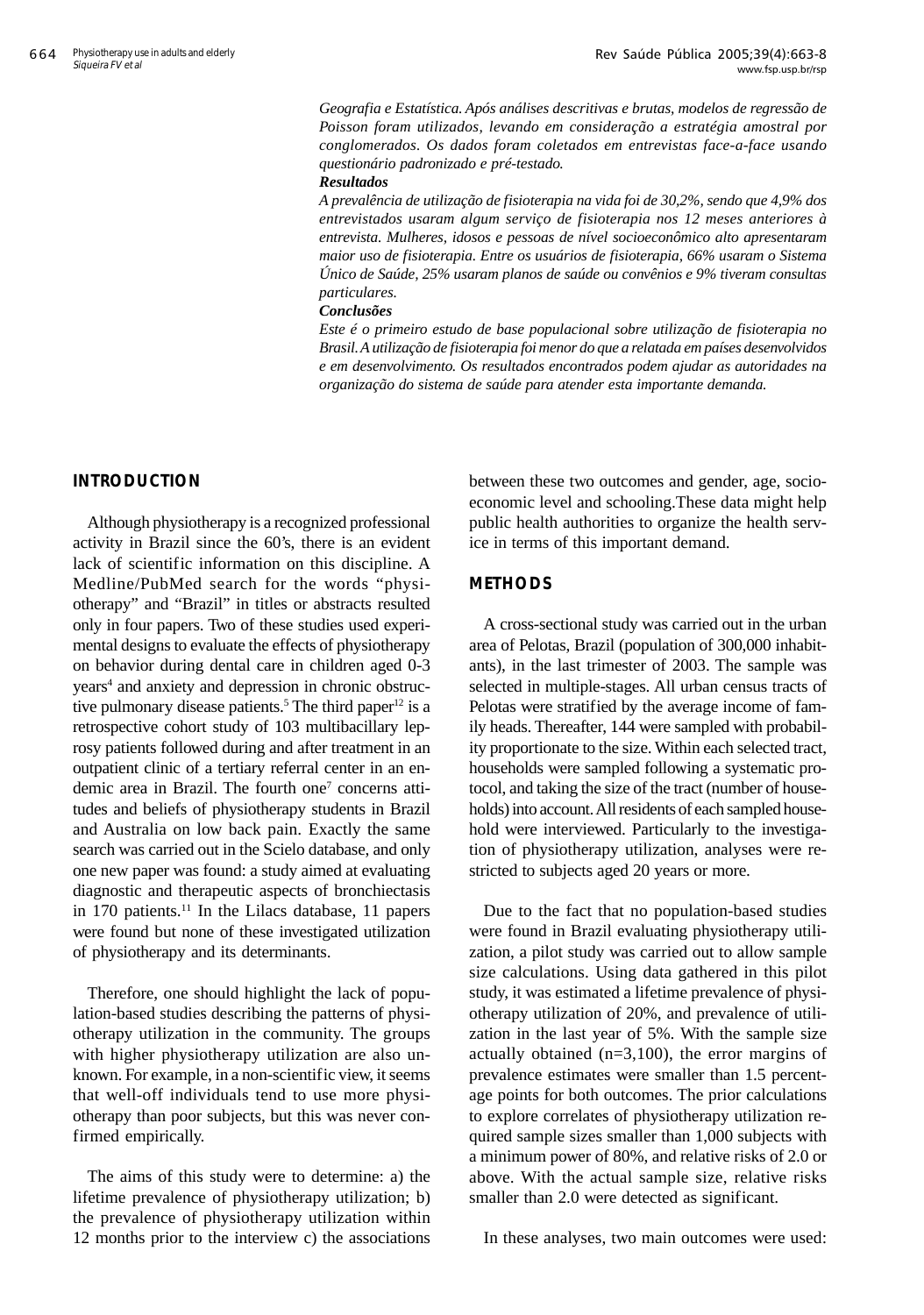lifetime prevalence of physiotherapy utilization and prevalence of physiotherapy utilization within 12 months prior to the interview. For those who attended physiotherapy at least once in a lifetime, the main determinants of the last utilization were evaluated as well as the healthcare services used (public, private, insurance).

The independent variables included were sex, age, socio-economic level (Classification of the National Agency of Research Institutes,<sup>2</sup> which considers both household assets and education of the family head, and where 'A' is the wealthiest group), and schooling level (years of education).

Interviewers were women with at least highschool education. They were trained for 40 hours in the application and codification of the questionnaire, and were blinded to the

aims of the study. Individuals were only classified as non-respondents when they were not interviewed after at least three contacts of the interviewer (different days and hours) and one contact of a field supervisor.

Descriptive statistics included calculations of proportions and respective 95% confidence intervals for categorical variables, and means, medians, and standard deviations for numeric variables. In the crude analysis, the prevalence of each outcome was calculated for each group of the independent variables, and the significance level was tested using Wald tests for heterogeneity and trend. Adjusted analysis was carried out by Poisson regression,<sup>3</sup> with calculations of adjusted prevalence ratios, respective 95% confidence intervals, and significance levels using the same tests mentioned above. All analyses took the clustering of the sample into account. Due to the high level of co-linearity between schooling and socioeconomic level, both were not included together in the multivariable analyses. It was opted for including socio-economic level because it fits better than schooling in the regression model, and the crude association is stronger with the outcome.

The Ethical Committee of the Faculdade de Medicina of Universidade Federal de Pelotas approved the research protocol and informed consents were obtained from each subject.

# **RESULTS**

Figure 1 shows the number of individuals contacted, and those actually interviewed. Non-response rate was 3.5%. Non-respondents were not significantly



**Figure 1** - Number of individuals included in the study and lost to followup. Pelotas, Brazil, 2003.

different from respondents in terms of age but men presented a higher non-response rate than women  $(4.5\%$  and  $2.8\%$ , respectively;  $p=0.01$ ). No clear trends in the non-response rate according to the census tracts (indicator of economic level) were detected.

The final sample comprised 57% women. While 5% were in the wealthiest socio-economic level (A), 7% were in the poorest one (E); 7% of the subjects had never attended school. The average age was 43.2 (20- 92) years, and the median schooling was eight years.

The self-reported lifetime prevalence of physiotherapy utilization was 30.2%, and 4.9% reported to have attended physiotherapy in the 12 months prior to the interview. The design effects associated with these two outcomes were, respectively, 1.25 and 1.04. The intraclass coefficients were 0.012 and 0.004, respectively.

Overall, 936 subjects reported to undergo physiotherapy during lifetime, but due to the fact that some of them underwent it more than once, the total number of visits for different reasons in the sample was 996. Out of these visits, 185 (19%) were only due to a fracture; 60 (6%) due to a fracture and another health condition; and 751 (75%) were exclusively due to other health problems. Figure 2 shows the determinants of physiotherapy utilization among these 751 subjects. Spine problems (including back pain) were the leading determinants of physiotherapy utilization, followed by injuries (which included traumas, contusions sprains and muscle injuries).

Most subjects (66%) who attended physiotherapy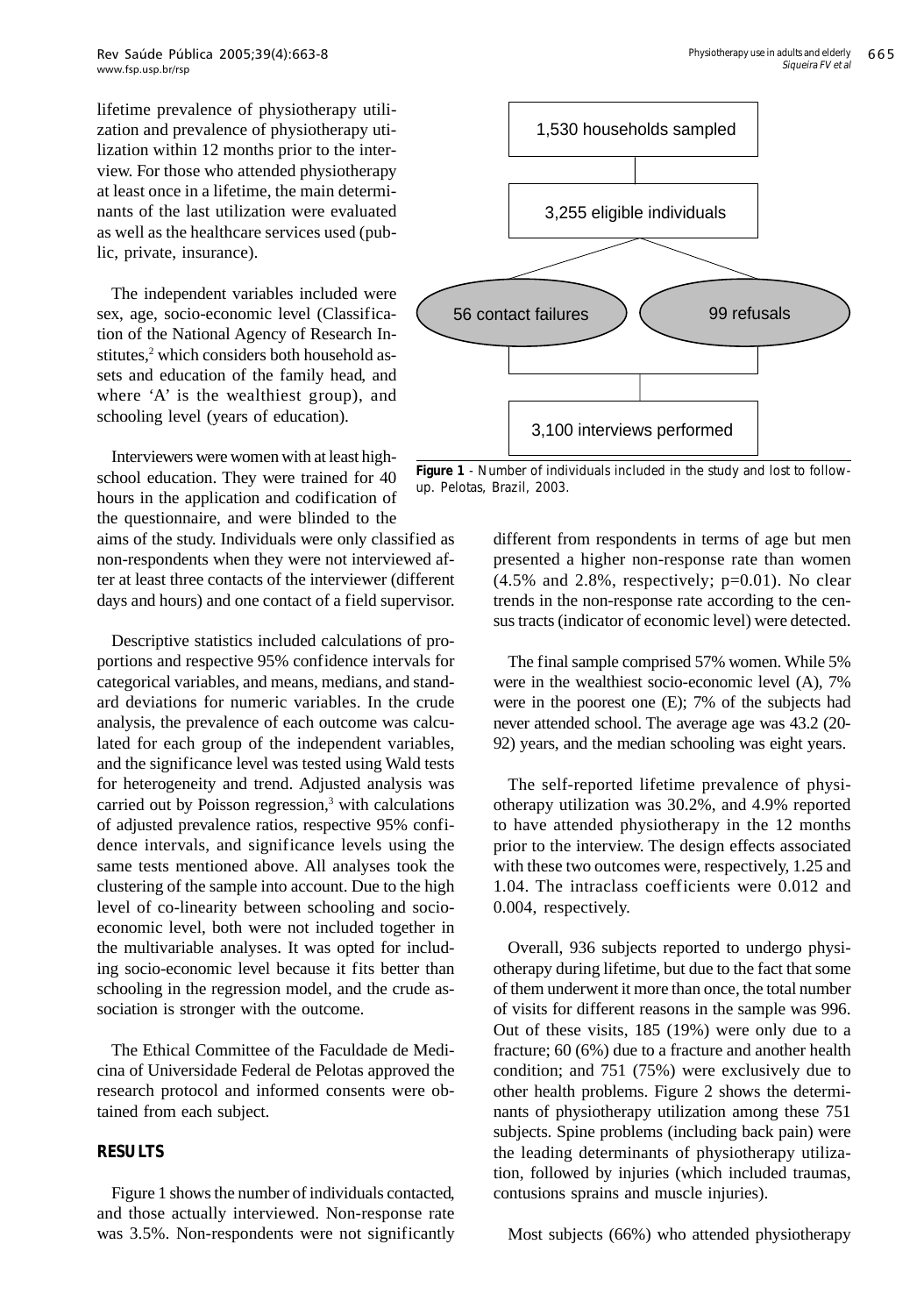

\*Traumas, contusions, twisting and muscle injuries.

**Figure 2** - Determinants (in percentages) of physiotherapy utilization among adults and elderly. Pelotas, Brazil, 2003.

used public services. Insurance visits accounted for 25%, while private ones were 9%. The utilization of private visits was clearly related to socio-economic level. Private services corresponded to 33%, 16%, 8%, 3%, and 0% of all physiotherapy visits among socio-economic groups A, B, C, D and E, respectively (p for trend  $\langle 0.001 \rangle$ .

Table 1 shows the overall lifetime prevalence of physiotherapy utilization and physiotherapy utilization in the 12 months prior to the interview. It also shows these results stratified by sex, age, socio-economic level and schooling. In the crude analysis, women were significantly more likely to report utilization of physiotherapy services in the 12 months prior

to the interview. Age was positively related to both outcomes. Socio-economic level was also positively associated with both outcomes, but schooling was not related to any of them.

Table 2 presents the adjusted results of the variables associated with reported physiotherapy utilization (lifetime and last year). Women were 49% more likely than men to use physiotherapy in the 12 months prior to the interview. The multivariable analysis confirmed that age and socio-economic level were positively related to both outcomes. One should note, however, that the association between socio-economic level and use of physiotherapy in the 12 months prior to the interview was of borderline significance (p=0.07).

# **DISCUSSION**

According to the literature review, this is the first population-based study investigating utilization of physiotherapy services in Brazil. Epidemiological data on physiotherapy utilization are also scarce in developed countries. Only two studies provided data comparable to the present research. A study in Curaçao (Netherlands Antilles)<sup>1</sup> found a prevalence of physiotherapy utilization in the year prior to the interview of 8.8%, a result almost twice as high as that found in the present study (4.9%). One possible explanation for the different prevalence found in this study and the Netherlands Antilles one is that

**Table 1** - Utilization of physiotherapy during lifetime and in the year prior to the interview, stratified by sex, age, socioeconomic level and schooling. Pelotas, Brazil, 2003.

| Variable                                                                              | Lifetime utilization of physiotherapy |              | Utilization of physiotherapy in<br>the year prior to the interview |              |  |
|---------------------------------------------------------------------------------------|---------------------------------------|--------------|--------------------------------------------------------------------|--------------|--|
|                                                                                       | Prevalence (95% CI)                   | p-value      | Prevalence (95% CI)                                                | p-value      |  |
| Sex                                                                                   |                                       | $0.32**$     |                                                                    | $0.02**$     |  |
| Men                                                                                   | $31.2\%$ (28.7; 33.6)                 |              | $4.0\%$ (2.9; 5.0)                                                 |              |  |
| Women                                                                                 | 29.5% (27.0; 31.9)                    |              | $5.7\%$ (4.6; 6.8)                                                 |              |  |
| Age (years)                                                                           |                                       | $< 0.001***$ |                                                                    | $< 0.001***$ |  |
| 20-29                                                                                 | 14.5% (12.2; 16.8)                    |              | $2.5\%$ (1.4; 3.6)                                                 |              |  |
| 30-39                                                                                 | 23.6% (20.0; 27.2)                    |              | $3.1\%$ (1.8; 4.4)                                                 |              |  |
| 40-49                                                                                 | 29.9% (26.0; 33.7)                    |              | $5.3\%$ $(3.5; 7.1)$                                               |              |  |
| 50-59                                                                                 | 44.8% (40.5; 49.2)                    |              | $6.7\%$ $(4.7; 8.7)$                                               |              |  |
| $\geq 60$                                                                             | 47.8% (43.2; 52.4)                    |              | $8.6\%$ (6.0; 11.2)                                                |              |  |
| Socio-economic level*                                                                 |                                       | $0.003***$   |                                                                    | $0.09***$    |  |
| A (wealthiest)                                                                        | 40.9% (32.7; 49.2)                    |              | $8.1\%$ (2.4; 13.7)                                                |              |  |
|                                                                                       | 32.4% (29.0; 35.9)                    |              | $5.9\%$ $(4.0; 7.8)$                                               |              |  |
| B<br>C<br>D<br>F                                                                      | 29.5% (26.4; 32.6)                    |              | $4.2\%$ $(3.1; 5.4)$                                               |              |  |
|                                                                                       | 29.3% (26.3; 32.6)                    |              | $4.7\%$ $(3.3; 6.0)$                                               |              |  |
|                                                                                       | 23.1% (17.3; 28.9)                    |              | $3.5\%$ (1.2; 5.9)                                                 |              |  |
| Schooling (years of formal education)                                                 |                                       | $0.10***$    |                                                                    | $0.54***$    |  |
| 0                                                                                     | 33.9% (27.5; 40.3)                    |              | $6.3\%$ (2.9; 9.7)                                                 |              |  |
| $1 - 4$                                                                               | 33.4% (29.1; 37.7)                    |              | $5.6\%$ (3.8; 7.4)                                                 |              |  |
| $5 - 8$                                                                               | 29.6% (26.6; 32.5)                    |              | $4.1\%$ (2.7; 5.4)                                                 |              |  |
| $9 - 11$                                                                              | 26.7% (23.8; 29.6)                    |              | $5.2\%$ $(3.7; 6.6)$                                               |              |  |
| $\geq$ 12                                                                             | $31.9\%$ (27.8; 36.0)                 |              | $4.8\%$ (2.6; 7.0)                                                 |              |  |
| Overall                                                                               | 30.2% (28.4; 32.0)                    |              | $4.9\%$ $(4.2; 5.7)$                                               |              |  |
| $*·\triangleClossification of the National Association of Desearch Institutes (ANED)$ |                                       |              |                                                                    |              |  |

lassification of the National Association of Research Institutes (ANEP)

\*\*Wald test for heterogeneity

\*\*\*Wald test for trend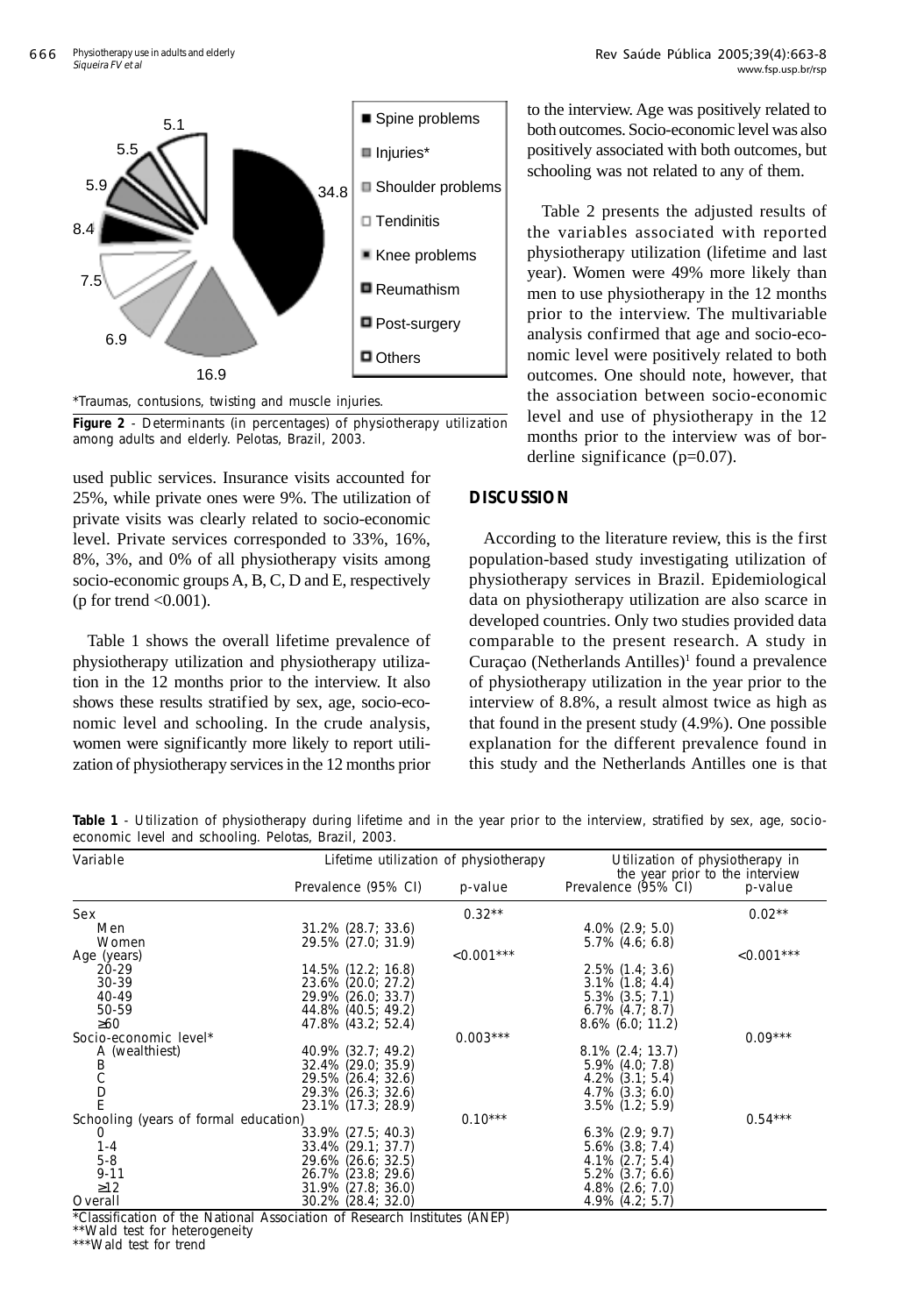| Variable              | Lifetime utilization of physiotherapy |              | Utilization of physiotherapy in the year<br>prior to the interview |              |
|-----------------------|---------------------------------------|--------------|--------------------------------------------------------------------|--------------|
|                       | Prevalence (95% CI)                   | p-value      | Prevalence (95% CI)                                                | p-value      |
| Sex                   |                                       | $0.13**$     |                                                                    | $0.02***$    |
| Men                   | $1.08$ (0.97; 1.20)                   |              | 1.00                                                               |              |
| Women                 | 1.00                                  |              | 1.49(1.08; 2.06)                                                   |              |
| Age (years)           |                                       | $< 0.001***$ |                                                                    | $< 0.001***$ |
| $20 - 29$             | 1.00                                  |              | 1.00                                                               |              |
| 30-39                 | 1.60(1.27; 2.01)                      |              | $1.16$ (0.62; 2.18)                                                |              |
| 40-49                 | 2.00(1.66; 2.40)                      |              | 1.98(1.11; 3.51)                                                   |              |
| 50-59                 | $3.04$ $(2.56; 3.61)$                 |              | 2.57(1.47; 4.47)                                                   |              |
| >60                   | $3.32$ (2.77; 4.00)                   |              | 3.35(1.96:5.72)                                                    |              |
| Socio-economic level* |                                       | $< 0.001***$ |                                                                    | $0.07***$    |
| A (wealthiest)        | 1.80(1.34; 2.42)                      |              | 2.36(0.92; 6.03)                                                   |              |
| Β                     | 1.38(1.07; 1.76)                      |              | $1.66$ (0.80; 3.47)                                                |              |
| C                     | 1.31(1.01; 1.70)                      |              | 1.24(0.59; 2.61)                                                   |              |
| D                     | $1.26$ (0.98; 1.61)                   |              | 1.29(0.62; 2.68)                                                   |              |
|                       | 1.00                                  |              | 1.00                                                               |              |

**Table 2** - Multivariable analyses of the variables associated with the utilization of physical therapy during lifetime and in the year prior to the interview. Pelotas, Brazil, 2003.

\*Classification of the National Association of Research Institutes (ANEP)

Wald test for heterogeneity

\*\*\*Wald test for trend

Curaçao is a small province, more developed than the city of Pelotas (and Brazil as a whole), and probably with more accessible healthcare services. In a Dutch study, $14$  the equivalent percentage was  $23.7\%$ . However, this Dutch sample was derived from medical registries, and therefore, their prevalence may be overestimated. These discrepancies might reflect the likelihood that physiotherapy is less used in Brazil than in other countries.

One main finding of the study is that the variables associated with higher prevalence of physiotherapy utilization are similar to those related with overall medical visits. Women, those from higher socio-economic levels, and elderly individuals are more likely both to use physiotherapy and health services as a whole.6

The gender difference in terms of physiotherapy utilization is evident only for the year prior to the interview. The lifetime prevalence of physiotherapy utilization was similar between men and women. The lack of similar studies prevents further interpretation of this finding. One hypothesis would be that some decades ago physiotherapy was used mostly to treat sports injuries or work-related injuries, activities more common among men than women. Nowadays, physiotherapy is also recommended to treat rheumatic diseases, low back pain, strokes, and several other health conditions, which are more frequent among women than men, or at least, similarly reported in both sexes.

In accordance with previous Brazilian studies, low socio-economic level was related to lower utilization of health services (in this case, physiotherapy).<sup>6</sup> This inequality is of concern because poor people have more health conditions, such as hypertension,<sup>13</sup> leisure-time physical inactivity, $9$  obesity, $10$  and osteoporosis.15 Therefore, one should expect poor people to attend health services more often, which was not seen in this or other studies.<sup>6</sup>

The determinants of physiotherapy utilization found in the study (shown in Figure 2) were not consistent with those found in a 1985 British study.<sup>8</sup> While knee problems accounted for 16.5% of all physiotherapy visits in the British study, the corresponding rate in the present study was 5.5%. The proportions of physiotherapy utilization due to spine problems were 24.5% and 41.7% in the British and the present study, respectively. Shoulder injuries accounted for 13.8% of all physiotherapy visits in the British study and 7.5% in the present study.

It was previously shown<sup>6</sup> that, in 1992, half medical visits in Pelotas took place in the public service. In the present study, 66% of the physiotherapy visits took place in public services. In accordance with the study above, the lower the socio-economic level, the higher the utilization of public services. While 20% of all medical visits in 1992 were carried out in the private health sector, only 9% of all physiotherapy visits in 2003 were private. These differences might reflect that the patterns of physiotherapy utilization are slightly different from those of overall medical visits. Also, it points out to a different pattern of utilization of health services in 2003 when compared to 1992.

Non-response was higher among men than women. However, this difference has no strong effect in the study results. First, the lifetime prevalence of physiotherapy utilization would change from 30.2% to 30.3% if non-response rates were exactly the same among men and women. Furthermore, the variables associated with physiotherapy utilization would remain unchanged if non-response was exactly the same in both genders.